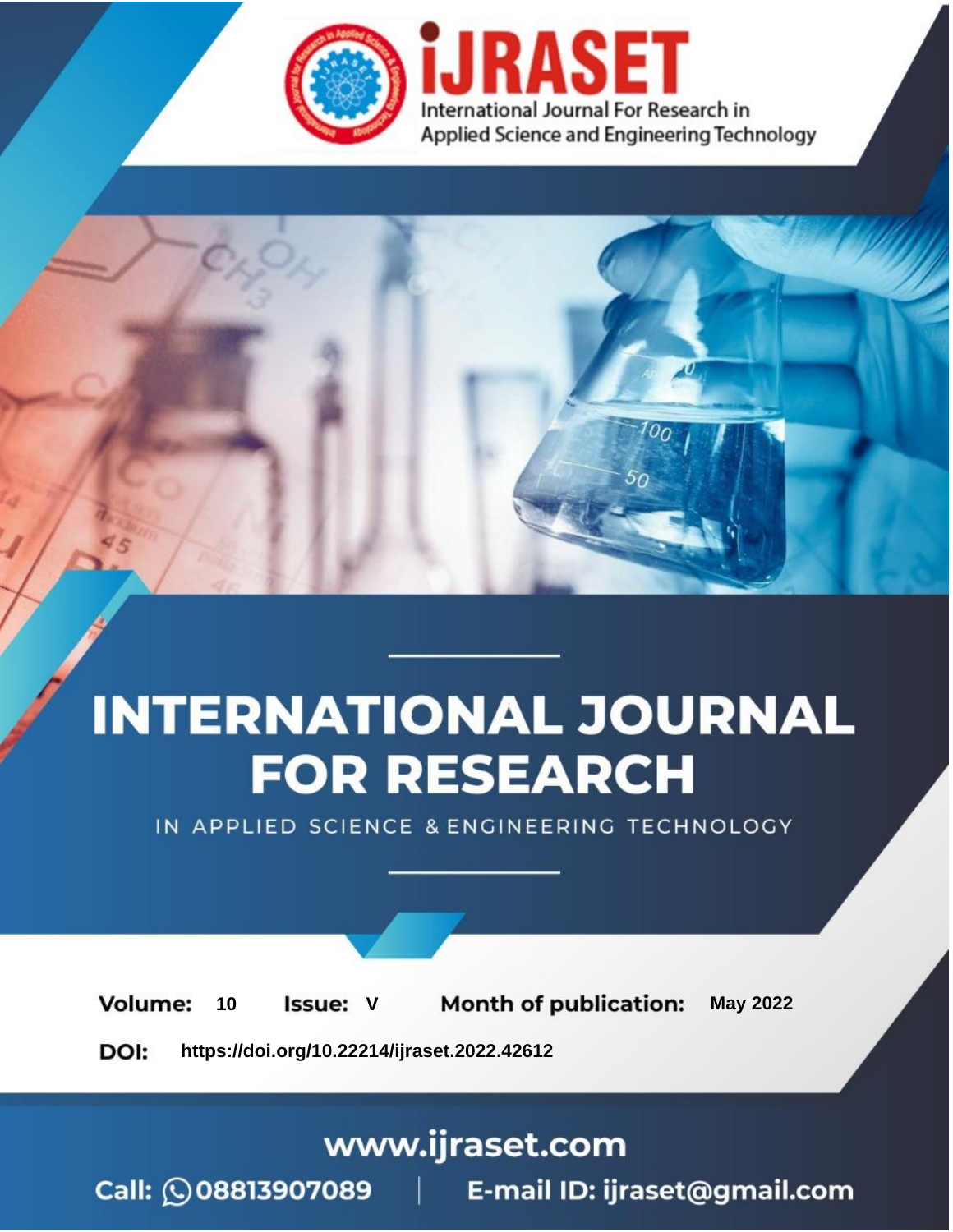

### **Music Recommendation Using Deep Learning: A Study**

Shubham Kedari<sup>1</sup>, Jui Walimbe<sup>2</sup>, Madhuri Thorat<sup>3</sup>, Sakshi Warule<sup>4</sup> *1, 2, 3, 4Department Of Information Technology, AISSMS Institute of Information Technology, Pune – 01.*

*Abstract: In this project we suggest songs to a user based on his personal favorite music by analyzing their composition. We take advantage of the Convolutions Neural Network (CNN) to learn meaningful audio explanations and suggest similar songs to the user. To suggest a song for an individual user by his preferences. We have studied some deep learning model which will improve the recommendation accuracy over traditional methods like Collaborative Filtering(CF), Convolutional Neural Network(CNN), Recurrent Neural Network (RNN). In which CNN showed promising results and we have decided to use CNN for our personalized music recommender.*

*Keywords: Deep Learning, Machine Learning, Convolutional Neural Network, Music Recommendation, CNN, Song Recommendation*

#### **I. INTRODUCTION**

There are millions of songs available but choosing the songs that you like is hard. It depends on your music taste, what you like might not like other people. Having a list of songs specifically suggested for you is really a requirement, with modern technology and the internet era it is possible to create a personalized music recommendation system which will suggest songs that are most likely to be loved by you. Learning from users' favourite songs can lead to many effective music suggestions. To compare and analyse the suggested songs with traditional methods. To suggest a song for an individual user by his preferences. We have studied some deep learning model which will improve the recommendation accuracy over traditional methods like collaborative filtering

#### **II. RESEARCH METHODOLOGY**

Our general approach is divided into 2 parts. First We extract the music features 2nd Music genre identification

#### *A. Extracting Music Features*

We have parts of the song, cut down to 30 seconds chunk and we create Mel-Frequency Spectrograms.

Basically get Mel-Frequency Spectrogram by mapping the audio signal from the time domain to the frequency domain using the fast Fourier transform, and then performing this on overlapping windowed segments of the audio signal.

Then converted the y-axis (frequency) to a log scale and the color dimension (amplitude) to decibels to form the spectrogram. and mapped the y-axis (frequency) onto the mel scale to form the mel spectrogram.

Below is the example of a Mel Spectrogram



To get rid of all this hassle we used a poweful python based library called librosa which have built in module to convert Audio signals into Mel-scale Spectogram. this spectogram data is stored locally in JSON file for training the model.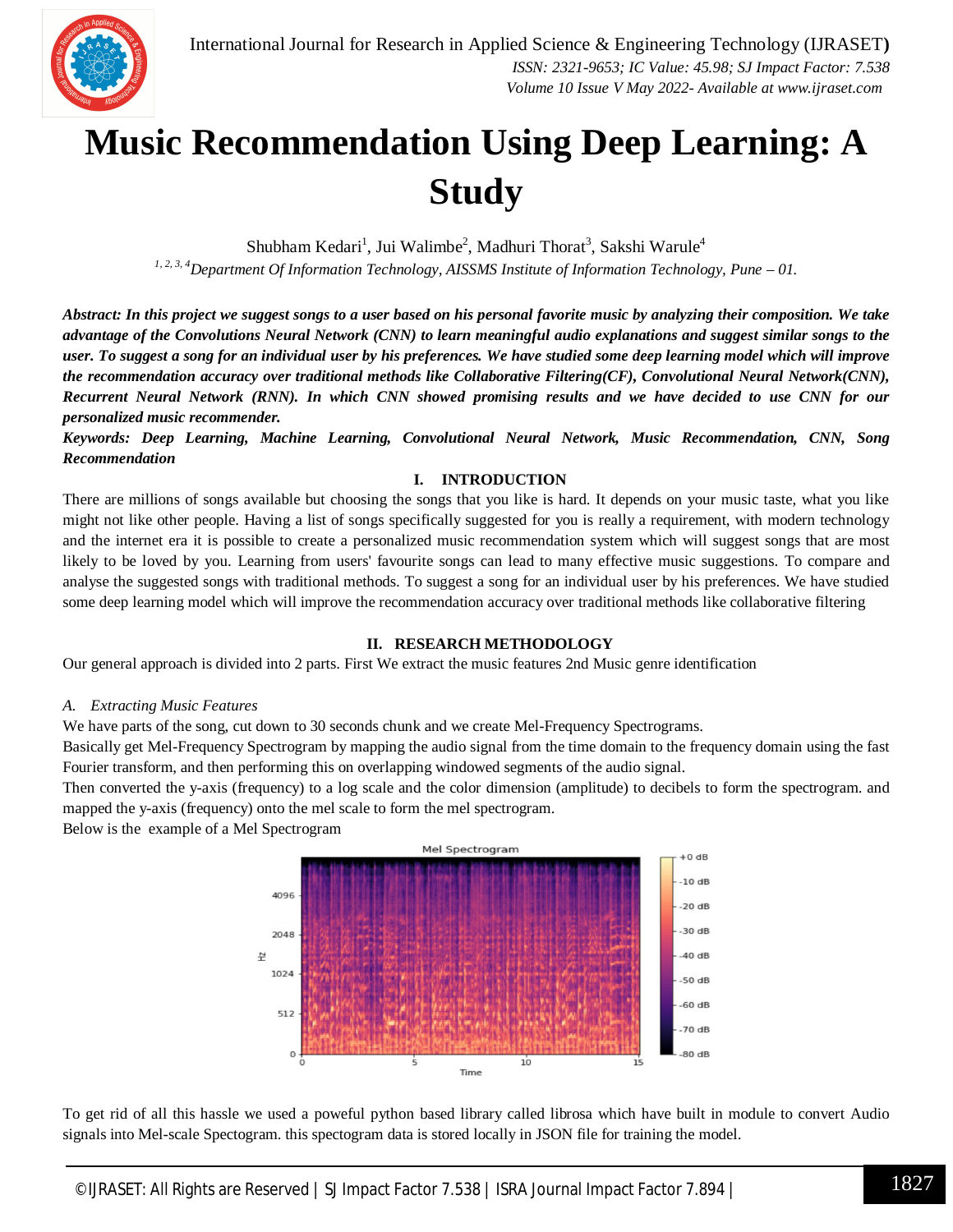

#### International Journal for Research in Applied Science & Engineering Technology (IJRASET**)**

 *ISSN: 2321-9653; IC Value: 45.98; SJ Impact Factor: 7.538 Volume 10 Issue V May 2022- Available at www.ijraset.com*

#### *B. Personalized CNN Model*

We create a personalized model for a user to recommend similar songs based on users selected favorite songs. We have used a 3 layer convolutional neural network

We have taken 10 second-clips of audio for Input data. And obtained log compressed Mel-spectrograms containing 128 frequency band then converted it into a  $130 \times 13 \times 1$  matrix-representation for each 10 second clip. We saved this MFCC data into a json file. And feed it to our 1st layer with 32 filters/ kernel with grid size of  $3\times3$  and ReLU as activation Function To downsample the input we have used Max pooling with pool size of  $3\times3$  with strides  $2\times2$  and zero padding. And used normalized current layers activation with BatchNormalization

2nd layer also has same parameters as 1st.

3rd layer has 32 filters/ kernel and grid size of 2×2 and ReLU as activation Function To downsample the input we have used Max pooling with pool size of  $3\times3$  with strides  $2\times2$  and zero padding. And used normalized current layers activation with BatchNormalization.

So we flattened the output of 2d array into 1d array and feed it to our dense layer of 64 neurons with ReLU activation funclion. To avoid overfitting we use a dropout of 30 %

Finally we have dense layer of 10 neurons for our 10 genres of music and we used softmax activation to limit the output between 0 to 1 to give us direct probability of each neuron



#### **III. RESULTS AND DISCUSSION**

With training over 100 songs (10 songs for each 10 genre) we got the accuracy of up to 80 % and error of 0.53 % we can get more accuracy if we provide more sample data to train

Mel-Frequency spectrogram is used in 100+ papers about music information retrieval system and showed promising results. CNN showed promising results in learning music feature representation.

Using genre as music classifier helps to identify which type of song it is, Hence it is easier to recommend same type of song to a user.

Our CNN Model showed promising result of 80% accuracy with 0.53% loss

We can further improve our recommendation by comparing individual songs in same genre and giving is similarity score. Highest score result will be shown in top to give user a greater recommendation.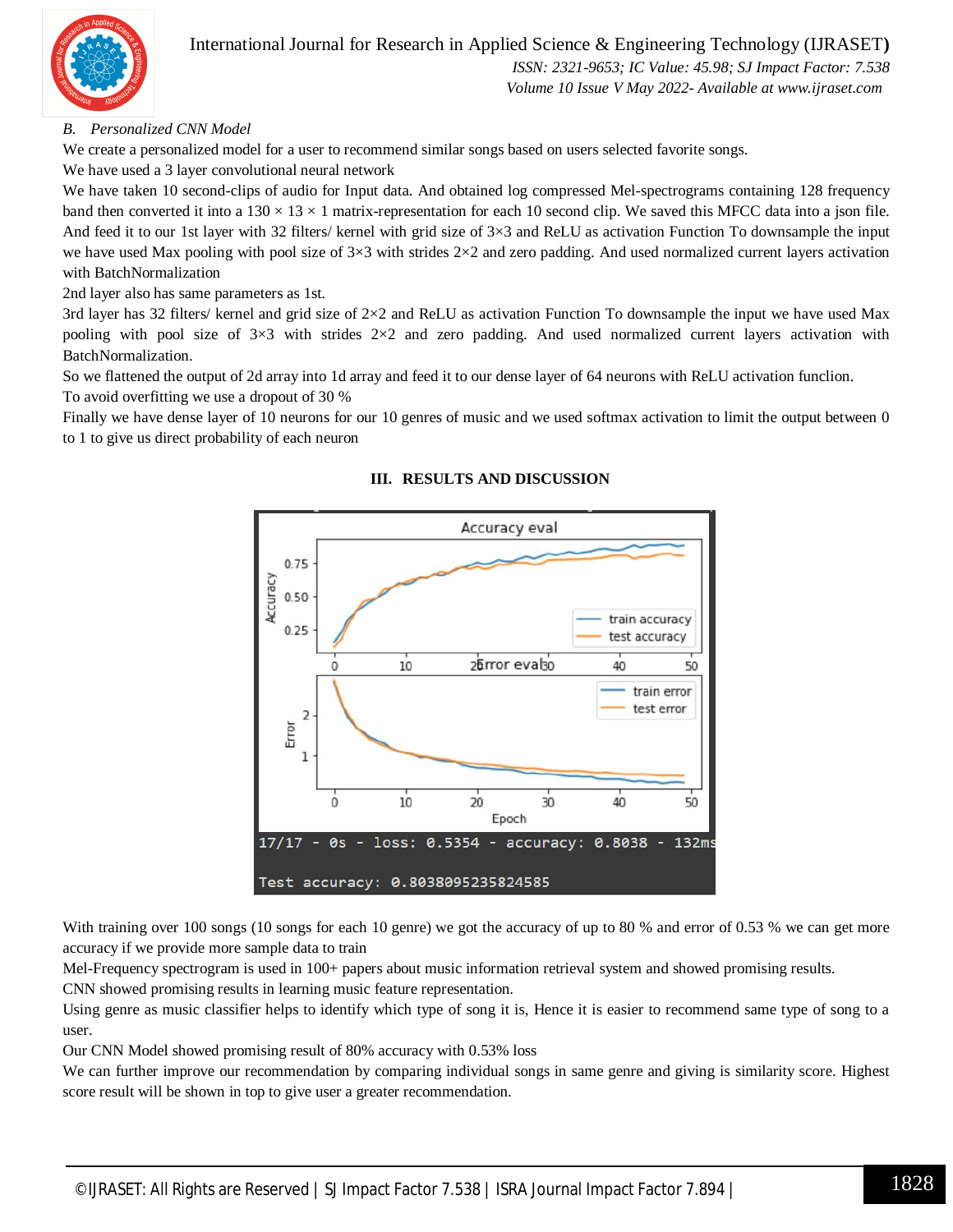

#### International Journal for Research in Applied Science & Engineering Technology (IJRASET**)**

 *ISSN: 2321-9653; IC Value: 45.98; SJ Impact Factor: 7.538*

 *Volume 10 Issue V May 2022- Available at www.ijraset.com*

#### **REFERENCES**

- [1] Determining Song Similarity using Deep Unsupervised Learning Brad Ross (bross35), Prasanna Ramakrishnan (pras1712),CS229 Final Project Report (category: Music & Audio),2017.
- [2] Music Recommendation System Using CNN Amala George, Silpa Suneesh, S. Sreelakshmi, Tessa Elizabeth Paul UG Students, Department of Computer Engineering, College of Engineering, Chengannur, Kerala, India IJIRSET,Volume 9, Issue 6, June 2020
- [3] Using PCA and K-Means to Predict Likeable Songs from Playlist Information Caroline Langensiepen, Adam Cripps, Richard Cant School of Science and Technology UKSim-AMSS 20th International Conference on Modelling & Simulation,2018
- [4] A Personalized Music Recommendation System Using Convolutional Neural Networks Approach Shun-Hao Changa, Ashu Abdula, Jenhui Chena,b,c,\*, Hua-Yuan Liaoa Proceedings of IEEE International Conference on Applied System Innovation 2018 IEEE ICASI 2018- Meen, Prior & Lam (Eds)
- [5] "Music Genre Classification Using Independent Recurrent Neural Network," W. Wu, F. Han, G. Song and Z. Wang, 2018 Chinese Automation Congress (CAC), 2018
- [6] "A Personalized Next-Song Recommendation System Using Community Detection and Markov Model," K. Zhang, Z. Zhang, K. Bian, J. Xu and J. Gao, 2017 IEEE Second International Conference on Data Science in Cyberspace (DSC), 2017
- [7] "A Music Recommendation System Based on logistic regression and eXtreme Gradient Boosting," H. Tian, H. Cai, J. Wen, S. Li and Y. Li, 2019 International Joint Conference on Neural Networks (IJCNN), 2019
- [8] Automatic playlist generation using Convolutional Neural Networks and Recurrent Neural Networks Rosilde Tatiana Irene, Clara Borrelli, Massimiliano Zanoni, Michele Buccoli, Augusto Sarti 27th European Signal Processing Conference (EUSIPCO),2019